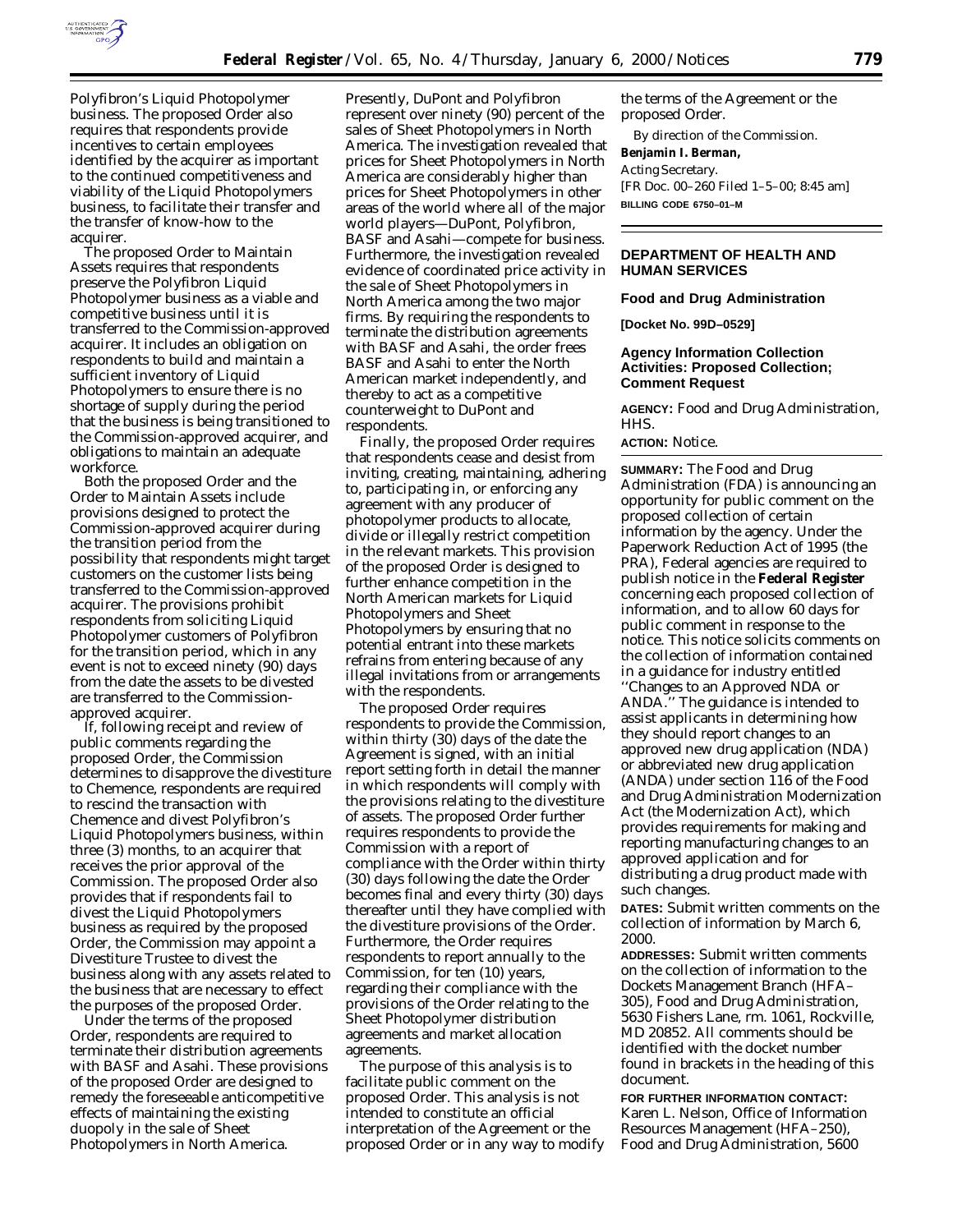Fishers Lane, Rockville, MD 20857, 301–827–1482.

**SUPPLEMENTARY INFORMATION:** Under the PRA (44 U.S.C. 3501–3520), Federal agencies must obtain approval from the Office of Management and Budget (OMB) for each collection of information they conduct or sponsor. ''Collection of information'' is defined in 44 U.S.C. 3502(3) and 5 CFR 1320.3(c) and includes agency requests or requirements that members of the public submit reports, keep records, or provide information to a third party. Section 3506(c)(2)(A) of the PRA (44 U.S.C. 3506(c)(2)(A)) requires Federal agencies to provide a 60-day notice in the **Federal Register** concerning each proposed collection of information, before submitting the collection to OMB for approval. To comply with this requirement, FDA is publishing notice of the proposed collection of information listed below.

With respect to the following collection of information, FDA invites comments on: (1) Whether the proposed collection of information is necessary for the proper performance of FDA's functions, including whether the information will have practical utility; (2) the accuracy of FDA's estimate of the burden of the proposed collection of information, including the validity of the methodology and assumptions used; (3) ways to enhance the quality, utility, and clarity of the information to be collected; and (4) ways to minimize the burden of the collection of information on respondents, including through the use of automated collection techniques, when appropriate, and other forms of information technology.

## **Guidance for Industry: Changes to an Approved NDA or ANDA**

On November 21, 1997, the President signed into law the Modernization Act (Public Law 105–115). Section 116 of the Modernization Act amended the Federal Food, Drug, and Cosmetic Act (the act) by adding section 506A (21 U.S.C. 356a), which describes requirements and procedures for making and reporting manufacturing changes to approved new drug and ANDAs', to new and abbreviated animal drug applications, and to license applications for biological products.

The guidance provides recommendations to holders of approved new drug and ANDA's who intend to make postapproval changes in accordance with section 506A of the act. The guidance covers recommended reporting categories for postapproval changes for drugs, other than specified biotechnology and specified synthetic biological products. Recommendations

are provided for postapproval changes in: (1) Components and composition, (2) sites, (3) manufacturing process, (4) specification(s), (5) package, (6) labeling, and (7) miscellaneous changes.

Section 116 of the Modernization Act amended the act by adding section 506A, which includes the following provisions:

1. A drug made with a manufacturing change, whether a major manufacturing change or otherwise, may be distributed only after the applicant validates the effects of the change on the identity, strength, quality, purity, and potency of the drug as these factors may relate to the safety or effectiveness of the drug (section  $506A(a)(1)$  and (b) of the act). This section recognizes that additional testing, beyond testing to ensure that an approved specification is met, is required to ensure unchanged identity, strength, quality, purity, or potency as these factors may relate to the safety or effectiveness of the drug.

2. A drug made with a major manufacturing change may be distributed only after the applicant submits a supplemental application to FDA and the supplemental application is approved by the agency. The application is required to contain information determined to be appropriate by FDA and include the information developed by the applicant when ''validating the effects of the change'' (section  $506A(c)(1)$  of the act).

3. A major manufacturing change is a manufacturing change determined by FDA to have substantial potential to adversely affect the identity, strength, quality, purity, or potency of the drug as these factors may relate to the safety or effectiveness of the drug. Such changes include: (1) A change made in the qualitative or quantitative formulation of the drug involved or in the specifications in the approved application or license unless exempted by FDA by regulation or guidance; (2) a change determined by FDA by regulation or guidance to require completion of an appropriate clinical study demonstrating equivalence of the drug to the drug manufactured without the change; and (3) other changes determined by FDA by regulation or guidance to have a substantial potential to adversely affect the safety or effectiveness of the drug (section  $506A(c)(2)$  of the act).

4. FDA may require submission of a supplemental application for drugs made with manufacturing changes that are not major (section  $506A(d)(1)(B)$  of the act) and establish categories of manufacturing changes for which a supplemental application is required (section  $506A(d)(1)(C)$  of the act). In

such a case the applicant may begin distribution of the drug 30 days after FDA receives a supplemental application unless the agency notifies the applicant within the 30-day period that prior approval of the application is required (section  $506A(d)(3)(B)(i)$  of the act). FDA may also designate a category of manufacturing changes that permit the applicant to begin distributing a drug made with such changes upon receipt by the agency of a supplemental application for the change (section  $506A(d)(3)(B(ii)$  of the act). If FDA disapproves a supplemental application, the agency may order the manufacturer to cease the distribution of drugs that have been made with the disapproved change (section  $506A(d)(3)(B(iii)$  of the act).

5. FDA may authorize applicants to distribute drugs without submitting a supplemental application (section  $506A(d)(1)(A)$  of the act) and may establish categories of manufacturing changes that may be made without submitting a supplemental application (section  $506A(d)(1)(C)$  of the act). The applicant is required to submit a report to FDA on such a change and the report is required to contain information the agency deems to be appropriate and information developed by the applicant when validating the effects of the change. FDA may also specify the date on which the report is to be submitted (section  $506A(d)(2)(A)$  of the act). If during a single year an applicant makes more than one manufacturing change subject to an annual reporting requirement, FDA may authorize the applicant to submit a single report containing the required information for all the changes made during the year (annual report) (section  $506A(d)(2)(B)$  of the act).

Section 506A of the act provides FDA with considerable flexibility to determine the information and filing mechanism required for the agency to assess the effect of manufacturing changes in the safety and effectiveness of the product. There is a corresponding need to retain such flexibility in the guidance on section 506A of the act to ensure that the least burdensome means for reporting changes are available. FDA believes that such flexibility will allow it to be responsive to increasing knowledge of and experience with certain types of changes and help ensure the efficacy and safety of the products involved. For example, a change that may currently be considered to have a substantial potential to have an adverse effect on the safety or effectiveness of the product may, at a later date, based on new information or advances in technology, be determined to have a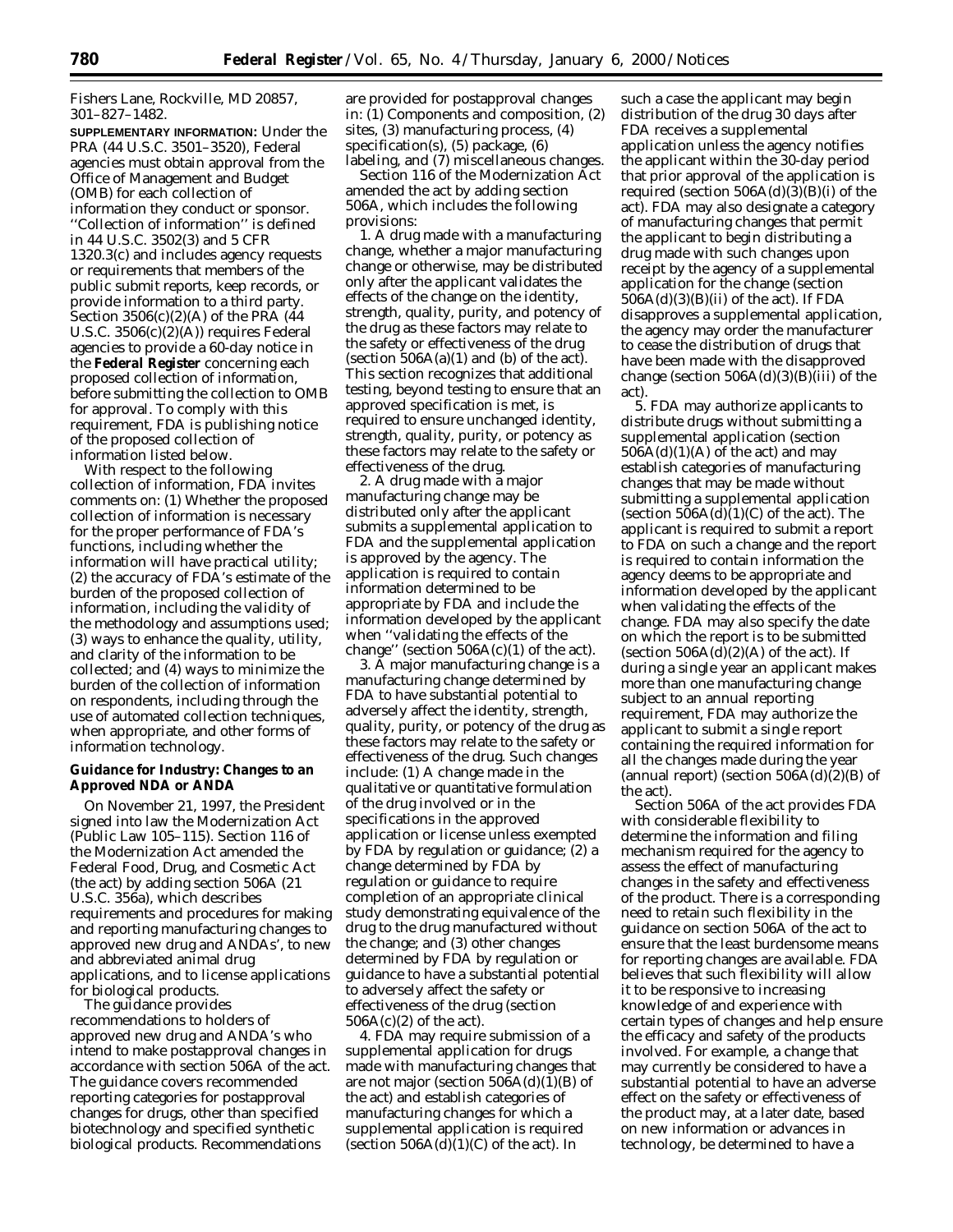lesser potential to have such an adverse effect. Conversely, a change originally considered to have a minimal or moderate potential to have an adverse effect on the safety or effectiveness of the product may later, as a result of new information, be found to have an increased, substantial potential to adversely affect the product. The guidance enables the agency to respond

more readily to knowledge gained from manufacturing experience, further research and data collection, and advances in technology. The guidance describes the agency's current interpretation of specific changes falling into the four filing categories. Section 506A of the act explicitly provides FDA the authority to use guidance documents to determine the type of

changes that do or do not have a substantial potential to adversely affect the safety or effectiveness of the drug product. The use of guidance documents allows FDA to more easily and quickly modify and update important information.

FDA estimates the burden of this collection of information as follows:

| TABLE 1.-ESTIMATED ANNUAL REPORTING BURDEN <sup>1</sup> |  |  |  |  |  |  |
|---------------------------------------------------------|--|--|--|--|--|--|
|---------------------------------------------------------|--|--|--|--|--|--|

| Federal Food, Drug, and Cosmetic Act Section                            | Number of<br>Respondents | Number of<br>Responses per<br>Respondent | Total Annual<br>Responses | Hours per<br>Response | <b>Total Hours</b> |
|-------------------------------------------------------------------------|--------------------------|------------------------------------------|---------------------------|-----------------------|--------------------|
| $506A(c)(1)$ and $(c)(2)$<br>Prior Approval Supp.                       | 594                      | 3                                        | 1.744                     | 120                   | 209.280            |
| 506A(d)(1)(B), (d)(1)(C), and (d)(3)(B)(i)<br>CBE in 30-days Supp.      | 594                      | 5                                        | 2,754                     | 80                    | 220,320            |
| $506A(d)(1)(B)$ , (d)(1)(C), and (d)(3)(B)(ii)<br>CBE Supp.             | 486                      |                                          | 486                       | 80                    | 38,880             |
| $506A(d)(1)(A), (d)(1)(C), (d)(2)(A),$ and $(d)(2)(B)$<br>Annual Report | 704                      | 10                                       | 6,929                     | 25                    | 173.225            |
| Total                                                                   |                          |                                          |                           |                       | 641,705            |

1There are no capital costs or operating and maintenance costs associated with this collection of information.

Section  $506A(a)(1)$  and (b) of the act requires the holder of an approved application to validate the effects of a manufacturing change on the identity, strength, quality, purity, or potency of the drug as these factors may relate to the safety or effectiveness of the drug before distributing a drug made with the change. Under section  $506A(d)(3)(A)$  of the act, information developed by the applicant to validate the effects of the change regarding identity, strength, quality, purity, and potency is required to be submitted to FDA as part of the supplement or annual report. Thus, no separate estimates are provided for these sections in Table 1 of this document; estimates for validation requirements are included in the estimates for supplements and annual reports. The guidance does not provide recommendations on the specific information that should be developed by the applicant to validate the effect of the change on the identity, strength (e.g., assay, content uniformity), quality (e.g., physical, chemical, and biological properties), purity (e.g., impurities and degradation products), or potency (e.g., biological activity, bioavailability, bioequivalence) of a product as they may relate to the safety or effectiveness of the product.

Section  $506A(c)(1)$  and  $(c)(2)$  of the act sets forth requirements for changes requiring supplement submission and approval prior to distribution of the

product made using the change (major changes). Under this section, a supplement must be submitted for any change in the product, production process, quality controls, equipment, or facilities that has a substantial potential to have an adverse effect on the identity, strength, quality, purity, or potency of the product as these factors may relate to the safety or effectiveness of the product. The applicant must obtain approval of a supplement from FDA prior to distribution of a product made using the change.

Based on data concerning the number of supplements received by the agency, FDA estimates that approximately 1,744 supplements will be submitted annually under section  $506A(c)(1)$  and  $(c)(2)$  of the act. FDA estimates that approximately 594 applicants will submit such supplements, and that it will take approximately 120 hours to prepare and submit to FDA each supplement.

Section 506A(d)(1)(B), (d)(1)(C), and  $(d)(3)(B)(i)$  of the act sets forth requirements for changes requiring supplement submission at least 30 days prior to distribution of the product made using the change (moderate changes). Under this section, a supplement must be submitted for any change in the product, production process, quality controls, equipment, or facilities that has a moderate potential to have an adverse effect on the identity,

strength, quality, purity, or potency of the product as these factors may relate to the safety or effectiveness of the product. Distribution of the product made using the change may begin not less than 30 days after receipt of the supplement by FDA.

Based on the data concerning the number of supplements received by the agency, FDA estimates that approximately 2,754 supplements will be submitted annually under section 506A(d)(1)(B), (d)(1)(C), and (d)(3)(B)(i) of the act. FDA estimates that approximately 594 applicants will submit such supplements, and that it will take approximately 80 hours to prepare and submit to FDA each supplement.

Under section  $506A(d)(3)(B(ii))$  of the act, FDA may designate a category of changes for the purpose of providing that, in the case of a change in such category, the holder of an approved application may commence distribution of the drug upon receipt by the agency of a supplement for the change. Based on the data concerning the number of supplements received by the agency, FDA estimates that approximately 486 supplements will be submitted annually under section  $506A(d)(3)(B(ii))$  of the act. FDA estimates that approximately 486 applicants will submit such supplements, and that it will take approximately 80 hours to prepare and submit to FDA each supplement.